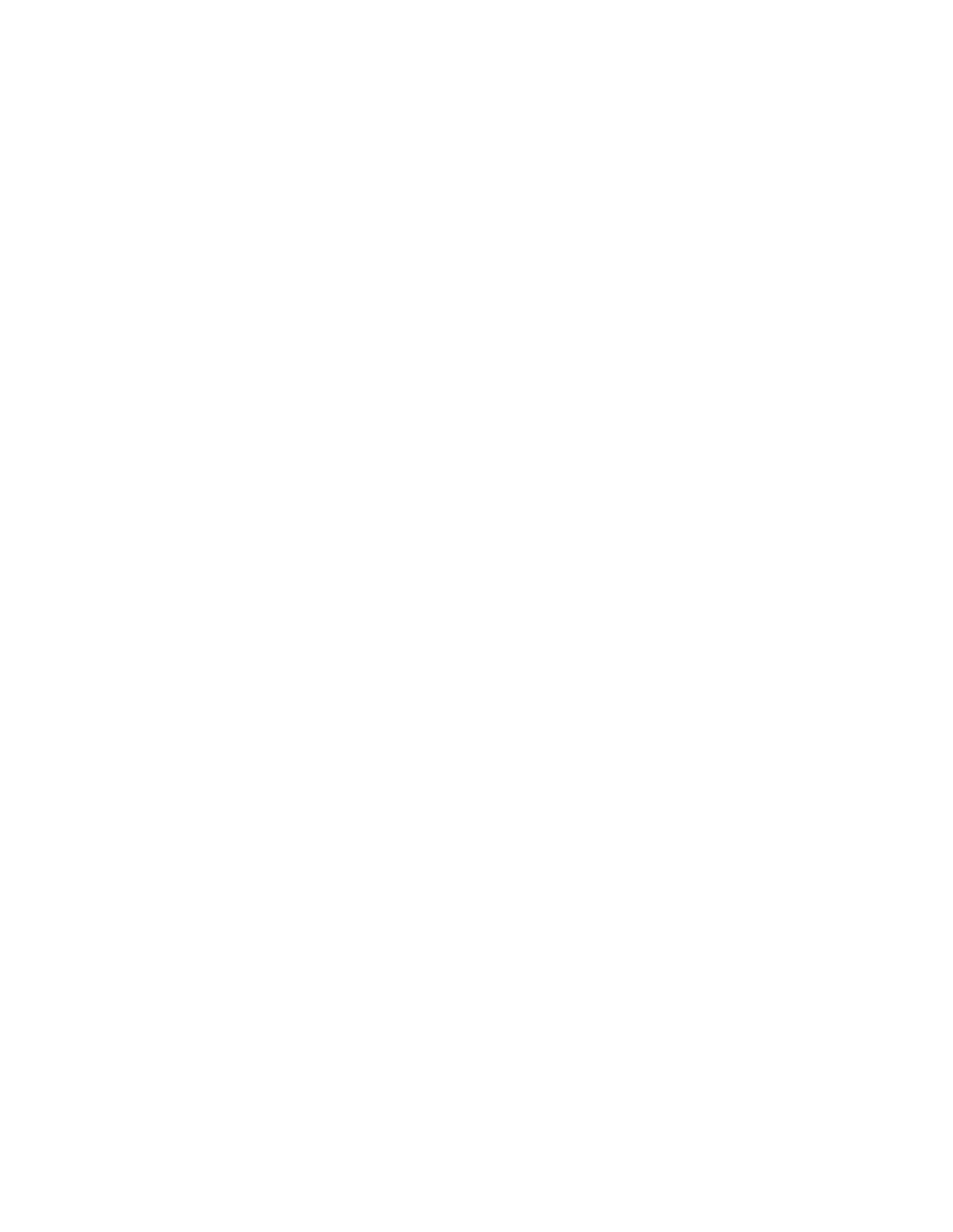

Figure 2: Analysis of genomic data: (1) It is created by National Cancer Institute (NCI) to collect and share with the public a large number of medical images of cancer form The Cancer Genomic Atlas (TCGA) cases. (2) It is a data storage of computed histology-based images of different tumor samples for TCGA cases. It is sponsored by Lawrence Berkeley National Laboratory. (3) It is an online interactive tool for viewing and annotating diagnostic and tissue slide images of different tumor types from TCGA project. (4) It is an analytical infrastructure created by the Broad Institute based on the needs of TCGA project. It provides a large amount of different quantitative algorithms such as GISTIC, MutSig, Clustering, and Correlation. (5) Used to identify and quantify the batch effects accompanying TCGA data set. (6) It is developed by NCI to integrate and display sample level genomic and transcriptional alterations in various cancers, from data from several cancer projects. (7) It is an openaccess web-based tools developed and maintained by the UCSC Cancer Genomics Group to host, visualize, and analyze cancer genomics together with clinical data by utilizing genomic coordinate heatmaps. (8) Free to download, high-performance visualization tool introduced by Broad Institute for interactive exploration of large, heterogeneous, integrated data sets. (9) Developed by the Memorial Sloan-Kettering Cancer Centre for visualization, analysis, and download of large-scale cancer genomics data sets. So far, it stored data from 69 cancer genomics studies including DNA copy number data, mRNA and miRNA expression data, mutations, RPPA data, DNA methylation data, and limited clinical data related to survival.

- 1. Broad Institute of MIT and Harvard ABI (TCGA platform code); Applied Biosystems Sequence data (DCC Platform Name); DNA Analyzers (Instrument Support Materials); Primers (Sequence Download)
- 2. McDonnell Genome Institute at Washington University McDonnell Genome Institute at Washington University – ABI (TCGA platform code); Applied Biosystems Sequence data (DCC Platform Name); DNA Analyzers (Instrument Support Materials); Primers (Sequence Download)
- 3. Human Genome Sequencing Center at Baylor College of Medicine – ABI (TCGA platform code); Applied Biosystems Sequence data (DCC Platform Name); DNA



**Figure 3:** DNA analyzer device and the steps involved in the DNA analyzer.

Analyzers (Instrument Support Materials); Primers (Sequence Download)

- 4. U niversity of North Carolina AgilentG4502A\_07\_1(TCGA platform code); Agilent 244K Custom Gene Expression G4502A-07-1(DCC Platform Name); SurePrint G3 CGH+SNP Microarray (Instrument Support Materials); FASTA (Sequence Download)
- 5. University of North Carolina AgilentG4502A\_07\_2 (TCGA platform code); Agilent 244K Custom Gene Expression G4502A-07-2 (DCC Platform Name); SurePrint G3 CGH+SNP Microarray (Instrument Support Materials); FASTA (Sequence Download)
- 6. University of North Carolina AgilentG4502A\_07\_3 (TCGA platform code); Agilent 244K Custom Gene Expression G4502A-07-3 (DCC Platform Name); SurePrint G3 CGH+SNP Microarray (Instrument Support Materials); FASTA (Sequence Download)
- 7. Memorial Sloan Kettering Cancer Centre CGH-1x1M\_G4447A (TCGA platform code); Agilent SurePrint G3 Human CGH Microarray Kit 1x1M (DCC Platform Name); SurePrint G3 CGH+SNP Microarray (Instrument Support Materials); FASTA (Sequence Download)
- 8. Broad Institute of MIT and Harvard Genome Wide SNP\_6 (TCGA platform code); Affymetrix Genome-Wide Human SNP Array 6.0 (DCC Platform Name); Genome-Wide Human SNP Array 6.0 (Instrument Support Materials); FASTA (Sequence Download)
- 9. McDonnell Genome Institute at Genome\_Wide\_ SNP\_6 (TCGA platform code); Affymetrix Genome-Wide Human SNP Array 6.0 (DCC Platform Name); Genome-Wide Human SNP Array 6.0 (Instrument Support Materials); FASTA (Sequence Download)
- 10. University of North Carolina H-miRNA\_8x15K (TCGA platform code); Agilent 8 x 15K Human miRNAspecific microarray(DCC Platform Name);Human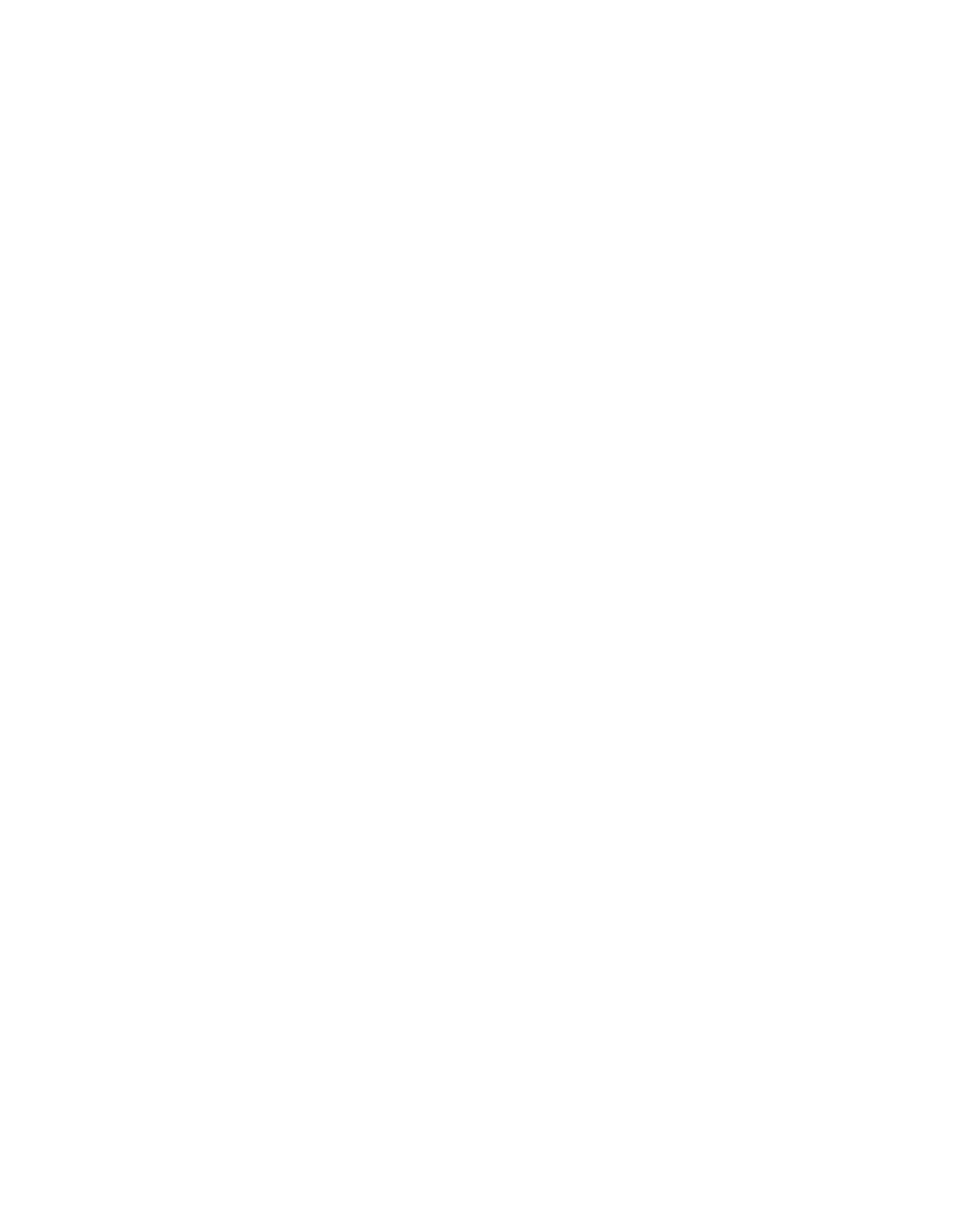| Table 1: Types of genome sequencing methods and its characteristics. |                                                                                                                                                                                                                                                                                                                                                                                                                |
|----------------------------------------------------------------------|----------------------------------------------------------------------------------------------------------------------------------------------------------------------------------------------------------------------------------------------------------------------------------------------------------------------------------------------------------------------------------------------------------------|
| Types of genome sequencing methods                                   | Characteristics                                                                                                                                                                                                                                                                                                                                                                                                |
| 1. RNA sequencing (RNAseq)                                           | • Used for transcriptome profiling, and deriving strand information with very high<br>precision<br>• Rapidly identifies and quantify rare and common transcripts, isoforms, novel<br>transcripts, gene fusions, and non-coding RNAs, among a wide range of samples,<br>including low-quality samples<br>• The TCGA deposits data containing information about both nucleotides sequence<br>and gene expression |
| 2. MicroRNA sequencing (miRNAseq)                                    | • It utilizes materials enriched in small RNAs<br>• The detection of specific sets of short, noncoding RNAs that have the capacity to<br>regulate hundreds of genes within or across diverse signaling devices is further<br>carried out                                                                                                                                                                       |
| 3. DNA sequencing (DNAseq)                                           | • Nucleotides are determined within a DNA molecule, for providing information about<br>DNA alterations such as insertions, deletions, polymorphism as well as copy number<br>variation, mutation frequencies or viral infection events<br>• The TCGA uses DNA sequencing systems based on sanger sequencing                                                                                                    |
| 4. SNP-based platforms                                               | • Analyses genome-wide structural variation across multiple cancer genomes<br>• Array-based detection of single-nucleotide polymorphisms includes platforms able to<br>define SNP, CNV, and loss of LOH across multiple samples                                                                                                                                                                                |
| 5. Array-based DNA methylation sequencing                            | • TCGA utilizes DNA methylation assay based on the Illumina platform, assuring<br>single base-pair resolution, high accuracy, easy workflows, and low input DNA<br>requirements                                                                                                                                                                                                                                |
|                                                                      | • This method is based on highly multiplexed genotyping of bi-sulfite-converted<br>genomic DNA                                                                                                                                                                                                                                                                                                                 |
|                                                                      | • The TCGA DNA methylation data files contain information for signal intensities,<br>detection confidence, and calculated beta value for methylated and unmethylated<br>probes                                                                                                                                                                                                                                 |
| 6. Reverse-phase protein array                                       | • Method for large-scale protein expression profiling, biomarker discovery, and cancer<br>diagnostics                                                                                                                                                                                                                                                                                                          |
|                                                                      | • It is an antibody-based technique allowing for the analysis of more than 1000 samples<br>with up to 500 different antibodies at a time                                                                                                                                                                                                                                                                       |
|                                                                      | • The TCGA DCC data include original images of protein arrays, calculated raw<br>signals, relative concentration of proteins, and normalized protein signals                                                                                                                                                                                                                                                   |



Figure 4: Artificial intelligence is being implemented in various fields of science to assist medical professionals, to detect diseases at an early stage and diagnose with the best treatment possible. This also helps them to modify the traditional methods of treating a particular disorder in an appropriate way.

## **Acknowledgment**

We would like to acknowledge Dr. Radhika Vaishnav for her mentorship and critical review of he manuscript. We also acknowledge our team members for valuable feedback.

#### **Declaration of patient consent**

Patient's consent not required as there are no patients in this study.

#### **Financial support and sponsorship**

Nil.

#### **Conflicts of interest**

There are no conflicts of interest.